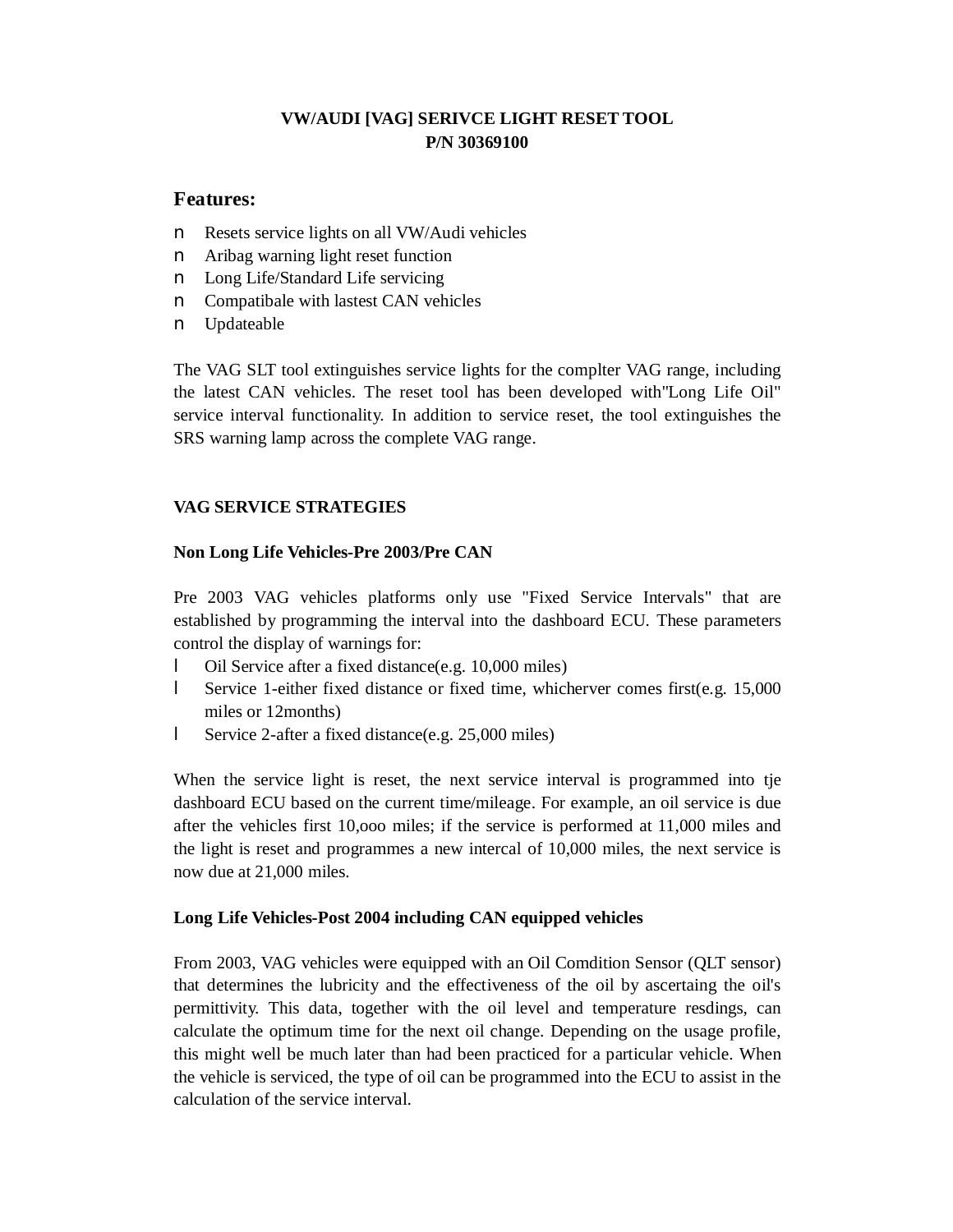The parameters that are used to calculate the next service interval include:

| Oil quality used (programmed using tool) | <b>Oil Condition</b>             |
|------------------------------------------|----------------------------------|
| Long-life                                | <b>QLT</b> Sensor (permittivity) |
| Standard                                 | Temperature sensor               |
|                                          | Oil Level                        |
|                                          |                                  |

| <b>Inspection distance</b>    | <b>Inspection time</b>          |
|-------------------------------|---------------------------------|
| Minimum distanbce 9,000 miles | Minimum time interval 12 months |
| Maximum distance 18,000 miles | Maximum time interval 24 months |

**Long Life Oil selection** - The ECU adapts the service interval based on how the vehicle is driven. If the vehicle is subjected to an aggressive driving style, then the ECU will compute an early service indicator light, for example after 9,000 miles, or 12 months, whereas a vehicle subject to more gentle driving style coule produce a later Service Indication such as after 18,000 miles, or 24 months.

**Standard Life Oil selection** - The ECU will default to the normal preset service interval; the ECU will not compute an earlier or later service indicator light.



#### **Diagnostic Connector locations**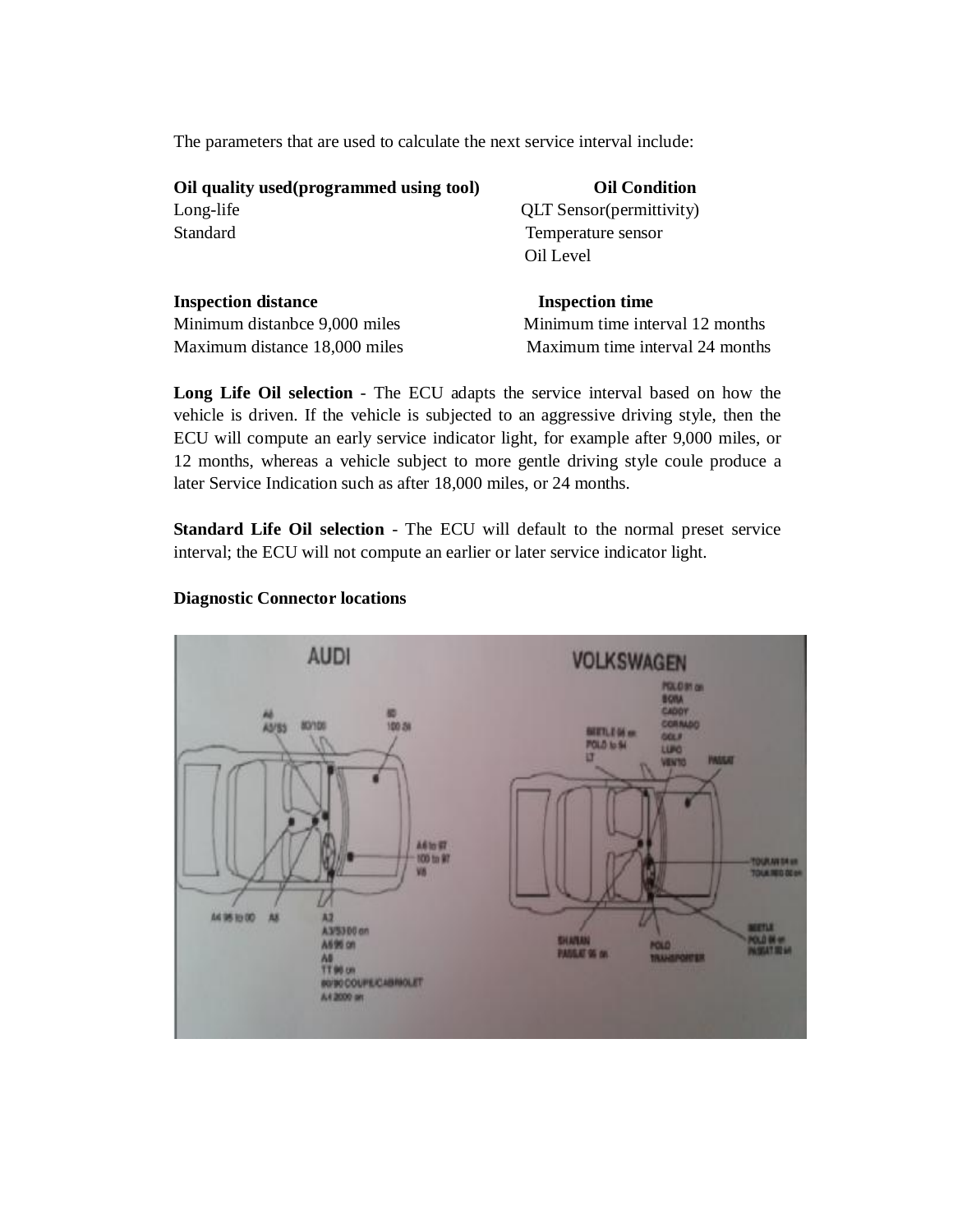# **VAG SLR User Instructions**



**Function Select button:** Scrolls throgh the various reset options.



**Mode Button:** Selects between Service Light Reset function or Aribag Reset.



**OK Button:** Confirms the SLR option as displayed by the LEDs and resets the service/Aribag light .



**Function LED key:** for selecting desired reset option.

## **Vehicle Set-Up**

i ). Ensure vehicle ignition is turned off.

ii ). Using the application list and socket location diagrams, connect the SLR tool to the identified diagnostic socker.

iii ). Turn on the vehicle ignition.

## **Service Light Reset Procedure**



1.Select**'Service'** by toggling the **'Mode'** button until the Service Mode LED is illuminated.

2.Select the service type by toggling the**'function select button''<>'**to illuminate the 3 function LEDs.

Compare the led sequence against the key.In the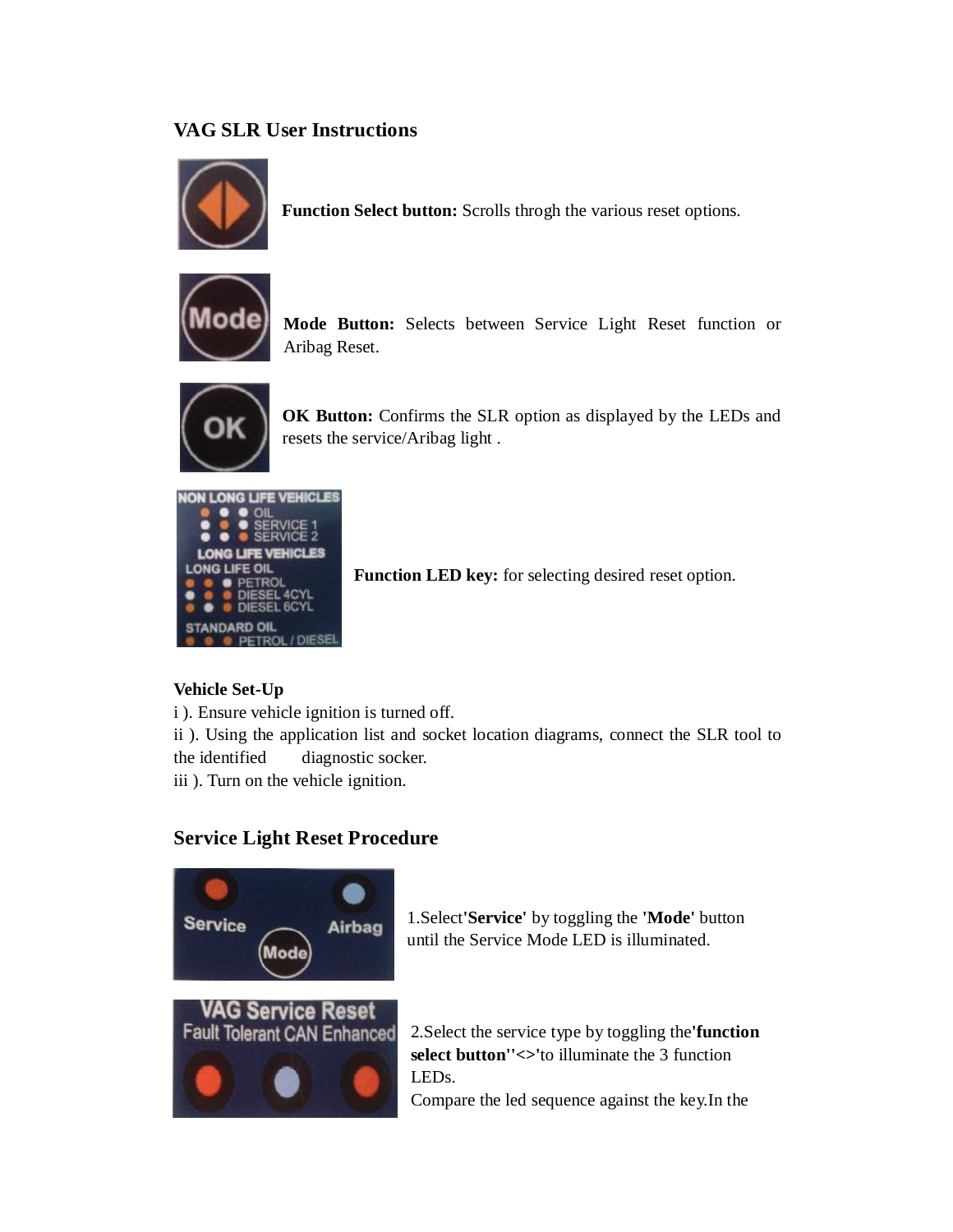## example**'Diesel 6 cylider long life oil'**is selected.



3.Press the**'OK'** button to reset the service light. The function LEDs will flash to indicate a successful reset.



4.If the reset is unsuccessful,the Service Mode LED will flash.

# **Airbag Light Reset Procedure**



1.Select**'Airbag'**by toggling the**'Mode'**button until the Airbag Mode LED is illuminated.



2.Press the**'OK'**button to reset the Airbag warning light.All 3 function LEDs will flash to indicate a successful reset.



3.If the reset is unsuccessful,the Airbag Mode LED will flash.